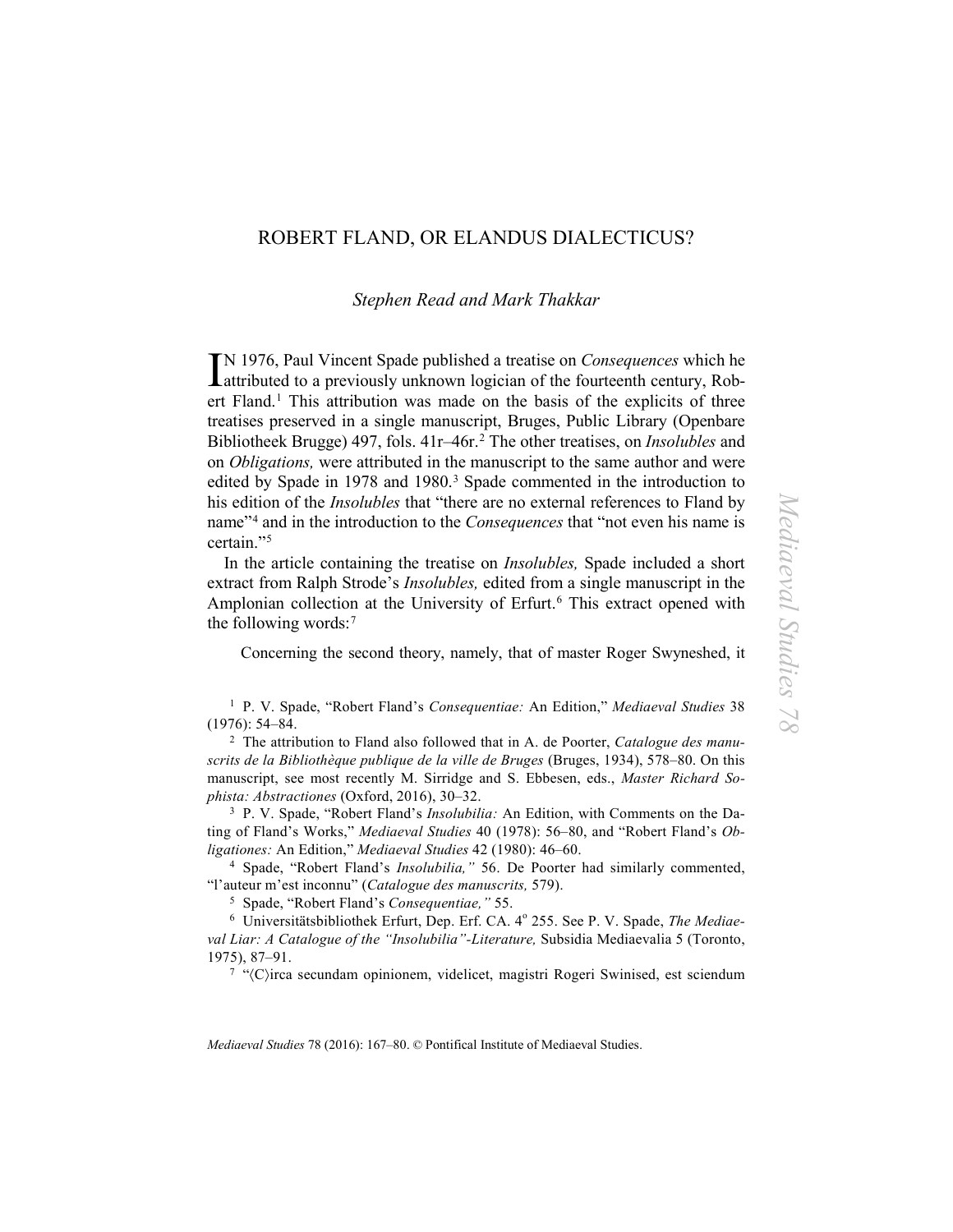should be realized that the second member of the first division, sc. "Some proposition neither signifies principally as things are nor other than they are," seems to be quite expressly contrary to age-old principles passed down by the most highly regarded philosophers. . . . So, briefly against this theory. Heytesbury adduces in his *Insolubles* some conclusions that follow from this theory but seem impossible.

Spade noted (p. 61) that this remark of Strode's was puzzling, in that only one of the nine conclusions that followed appears anywhere in Heytesbury's known works, and even that, the ninth, in a significantly different form. He was more interested, however, in the fact that the conclusions which Strode details appear almost word for word in Fland's treatise, as shown below:

| Strode <sup>8</sup>                                                                      | Fland <sup>9</sup>                                         |
|------------------------------------------------------------------------------------------|------------------------------------------------------------|
| Some proposition is false which pre-<br>cisely signifies as things are                   | A false proposition signifies pre-<br>cisely as things are |
| Two contradictories mutually contra-<br>dicting each other are at the same<br>time false | Two contradictories are at the<br>same time false          |
| In a good and formal consequence<br>the false follows from the true                      | The false follows formally from<br>the true                |

The Nine Impossible Conclusions of Swyneshed's Theory

<span id="page-1-0"></span>quod secundum membrum primae divisionis, ista, scilicet, 'Aliqua propositio nec principaliter significat sicut est nec aliter quam est', videtur satis expresse esse contra antiqua principia a philosophis maxime approbatis tradita... . Unde breviter contra istam opinionem. Adducit Heytesbury in suis insolubilibus quasdam conclusiones ut videtur impossibiles, quae ex ista opinione sequuntur . . ." (Spade, "Robert Fland's *Insolubilia,"* 76). Spade edited Swyneshed's treatise on *Insolubles* in "Roger Swyneshed's *Insolubilia:* Edition and Comments," *Archives d'histoire doctrinale et littéraire du moyen âge* 46 (1979): 177–220, where we read at the very start, on p. 180: "The first [division] is this: of propositions some signify principally as things are or principally other than they are, others neither principally as things are nor other than they are" ("Prima est haec: Propositionum alia significat principaliter sicut est vel principaliter aliter quam est, alia nec principaliter sicut est nec aliter quam est").

8 Spade, "Robert Fland's *Insolubilia,*" 76–80 (emended against the manuscript): "Aliqua propositio est falsa . . . quae praecise significat sicut est... . Duo contradictoria sibi invicem contradicentia sunt simul falsa... . In consequentia bona et formali ex vero sequitur falsum. . . ."

<span id="page-1-1"></span>9 Spade, "Robert Fland's *Insolubilia,*" 65: Propositio falsa significat praecise sicut est ... . Duo contradictoria sunt simul falsa... . Ex vero sequitur falsum formaliter... ."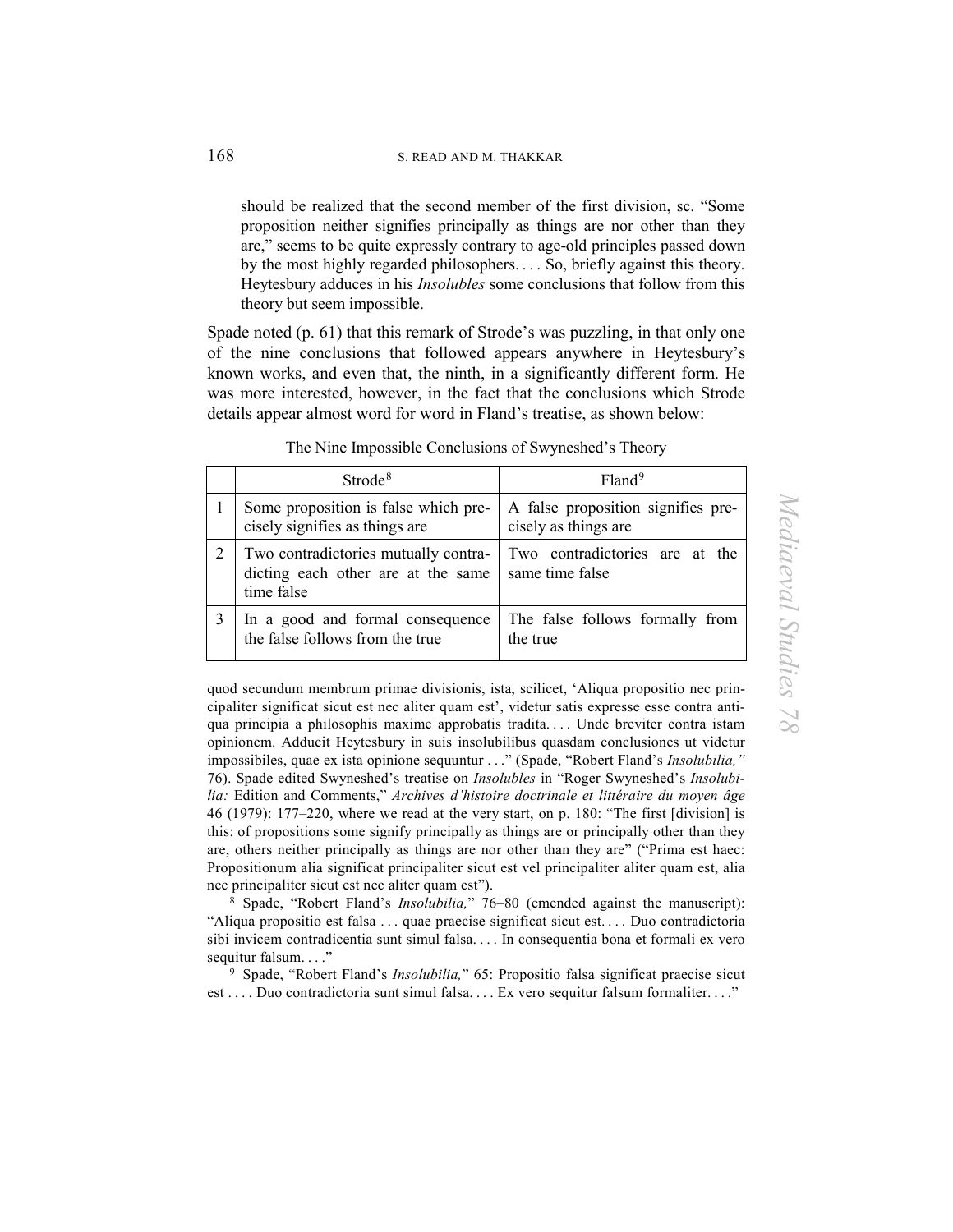|   | Strode <sup>10</sup>                                                                                                                                                                                                                                           | Fland <sup>11</sup>                                                                                                                                                                                                           |
|---|----------------------------------------------------------------------------------------------------------------------------------------------------------------------------------------------------------------------------------------------------------------|-------------------------------------------------------------------------------------------------------------------------------------------------------------------------------------------------------------------------------|
| 4 | Some consequence is good whose<br>consequent is true and antecedent<br>neither true nor false                                                                                                                                                                  | Some consequence is good whose<br>consequent is true and antecedent<br>neither signifies as things are nor<br>other than they are                                                                                             |
| 5 | Some consequence is good and for-<br>mal whose antecedent is true and<br>consequent neither true nor false                                                                                                                                                     | Some consequence is good and<br>formal and the antecedent is false<br>and the consequent neither signi-<br>fies as things are nor other than<br>they are                                                                      |
| 6 | There are two contradictories of<br>which one is true and the other nei-<br>ther signifying as things are nor other<br>than they are and consequently ac-<br>cording to this theory neither true nor<br>false                                                  | There are two contradictories of<br>which one is true and the other<br>neither true nor false                                                                                                                                 |
| 7 | There are two propositions which are<br>simply convertible of which one is<br>false and the other neither true nor<br>false, and of which one signifies<br>other than things are and the other<br>neither signifies other than things are<br>nor as things are | However $A$ signifies $B$ signifies<br>and $B$ is not convertible with $A$ , or:<br>a proposition neither signifying as<br>things are nor other than things are<br>is convertible with a false proposi-<br>tion <sup>12</sup> |

<span id="page-2-0"></span><sup>10</sup> [Continued from n. 8] "Aliqua est consequentia bona, cujus consequens est verum et antecedens nec verum nec falsum... . Aliqua est consequentia bona et formalis, cujus antecedens est verum et consequens nec verum nec falsum... . Aliqua sunt duo contradictoria, quorum unum est verum et reliquum nec significans sicut est nec aliter quam est et per consequens secundum istam opinionem nec verum nec falsum... . Aliquae duae propositiones convertuntur simpliciter, quarum una est falsa et reliqua nec vera nec falsa, et quarum una significat aliter quam est et reliqua nec significat aliter quam est nec sicut est... ."

<span id="page-2-1"></span><sup>11</sup> [Continued from n. 9] "Aliqua consequentia est bona cujus consequens est verum et antecedens nec significat sicut est nec aliter quam est... . Aliqua consequentia est bona et formalis et antecedens est falsum et consequens neque significat sicut est nec aliter quam est... . Sunt duo contradictoria quorum unum est verum et reliquum neque verum neque falsum... . Qualitercumque significat *a* significat *b* et *b* non convertitur cum *a*. Vel propositio nec significans sicut est nec aliter quam est convertitur cum propositione falsa...."

<span id="page-2-2"></span><sup>12</sup> *A* and *B* refer to two separate occurrences of "*A* signifies other than things are."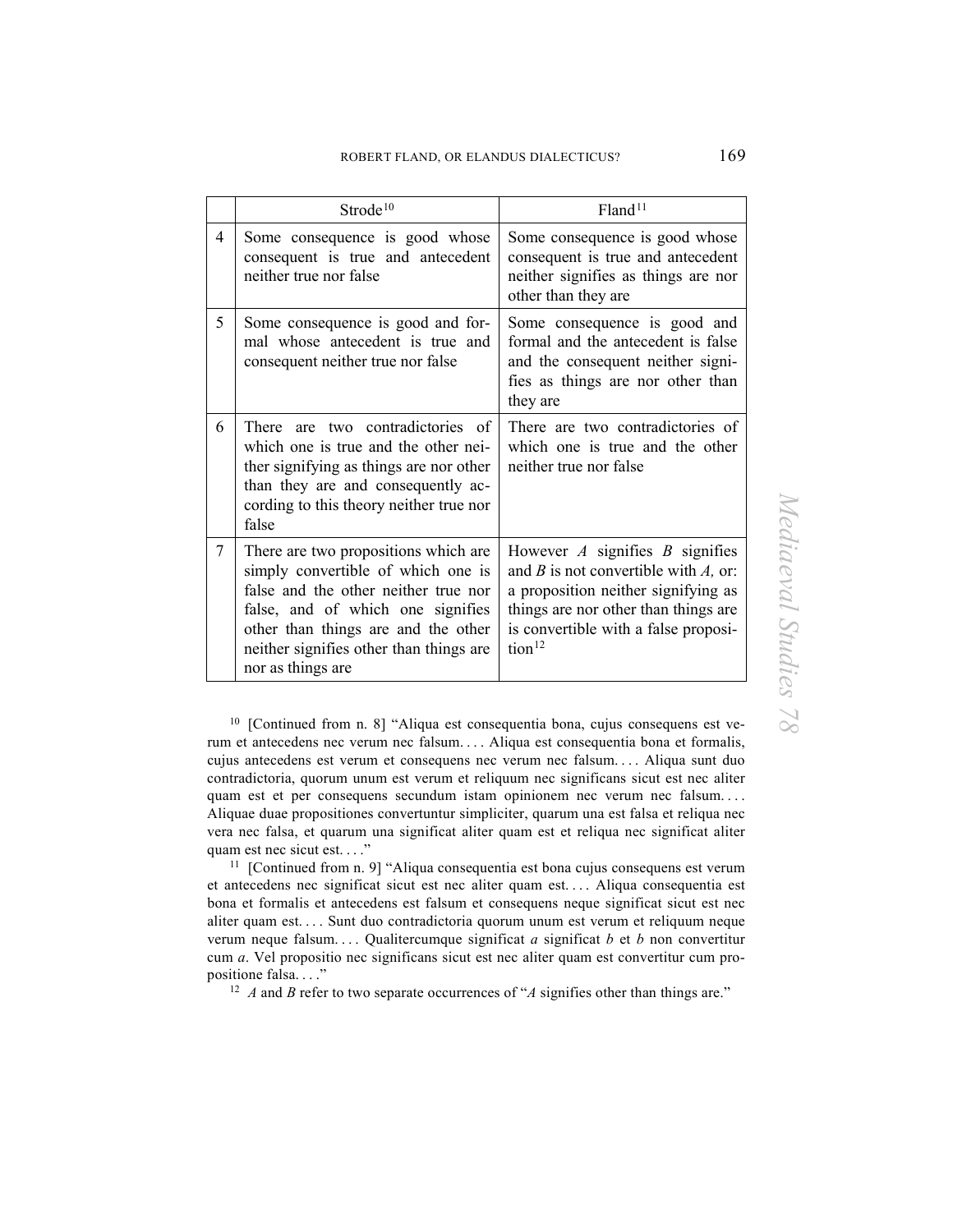#### 170 S. READ AND M. THAKKAR

|   | Strode <sup>13</sup>                                                                                                                              | Fland <sup>14</sup>                                                                 |
|---|---------------------------------------------------------------------------------------------------------------------------------------------------|-------------------------------------------------------------------------------------|
| 8 | Some proposition is false which sig-<br>nifies in some way, but which neither<br>signifies as things are nor other than<br>they are               | A false proposition neither signi-<br>fies as things are nor other than<br>they are |
| q | These two propositions are consistent<br>with each other: "Things are wholly<br>as Socrates says" and "Things are not<br>wholly as Socrates says" | Things are wholly as Socrates says<br>and things are not wholly as<br>Socrates says |

Consulting the Erfurt manuscript, however, we find that the name that Spade has transcribed as "Heytesbury" in the above excerpt, though hard to read, looks very different from clear references to Heytesbury elsewhere in the manuscript. Moreover, the author to whom Strode is referring at this point is clearly the same one that he had introduced on the previous folio (fol. 9ra; shown on p.  $171$ :<sup>[15](#page-3-2)</sup>

Ultimus vero modernorum qui aliquid notabiliter tractavit de insolubilibus fuit eland, qui ad maiorem sui opinionis declarationem praemittit tres diffinitiones, ex quibus post descendit ad insolubilium solutionem. . . .

(Indeed, the last of the moderns who somewhat notably treated of insolubles was Eland, who begins with three definitions in order to make his theory clearer, from which he later gets down to a solution of the insolubles. . . .)

As one can see, the name occurring here is fairly unambiguously "Eland." This is indeed how it is transcribed by Alfonso Maierù in his unpublished edition of Strode's treatise.<sup>[16](#page-3-3)</sup> Consequently, the later occurrence (on fol. 9vb: ), though less clear and which Spade had transcribed as "Heytesbury," is rendered as "Elan〈d〉" by Maierù.

<span id="page-3-0"></span>13 [Continued from n. 10] "Aliqua propositio est falsa quae aliqualiter significat, quae tamen nec significat sicut est nec aliter quam est... . Iste duae propositiones stant

<span id="page-3-1"></span>simul: 'ita est totaliter sicut Sortes dicit' et 'non est ita totaliter sicut Sortes dicit.'"<br><sup>14</sup> [Continued from n. 11] "Propositio falsa nec significat sicut est nec aliter quam<br>est.... Ita est totaliter sicut Sortes di

<span id="page-3-2"></span><sup>15</sup> Reproduced with permission of the University of Erfurt, together with the detail from fol.  $9vb$ .

<span id="page-3-3"></span><sup>16</sup> Maierù intended to publish an edition of the whole of Strode's *Logica*, but it was still incomplete at the time of his death in 2011. This passage also shows that Spade was mistaken when he said that Strode "does not ascribe [the theory] to anyone by name" (*Mediaeval Liar,* 89).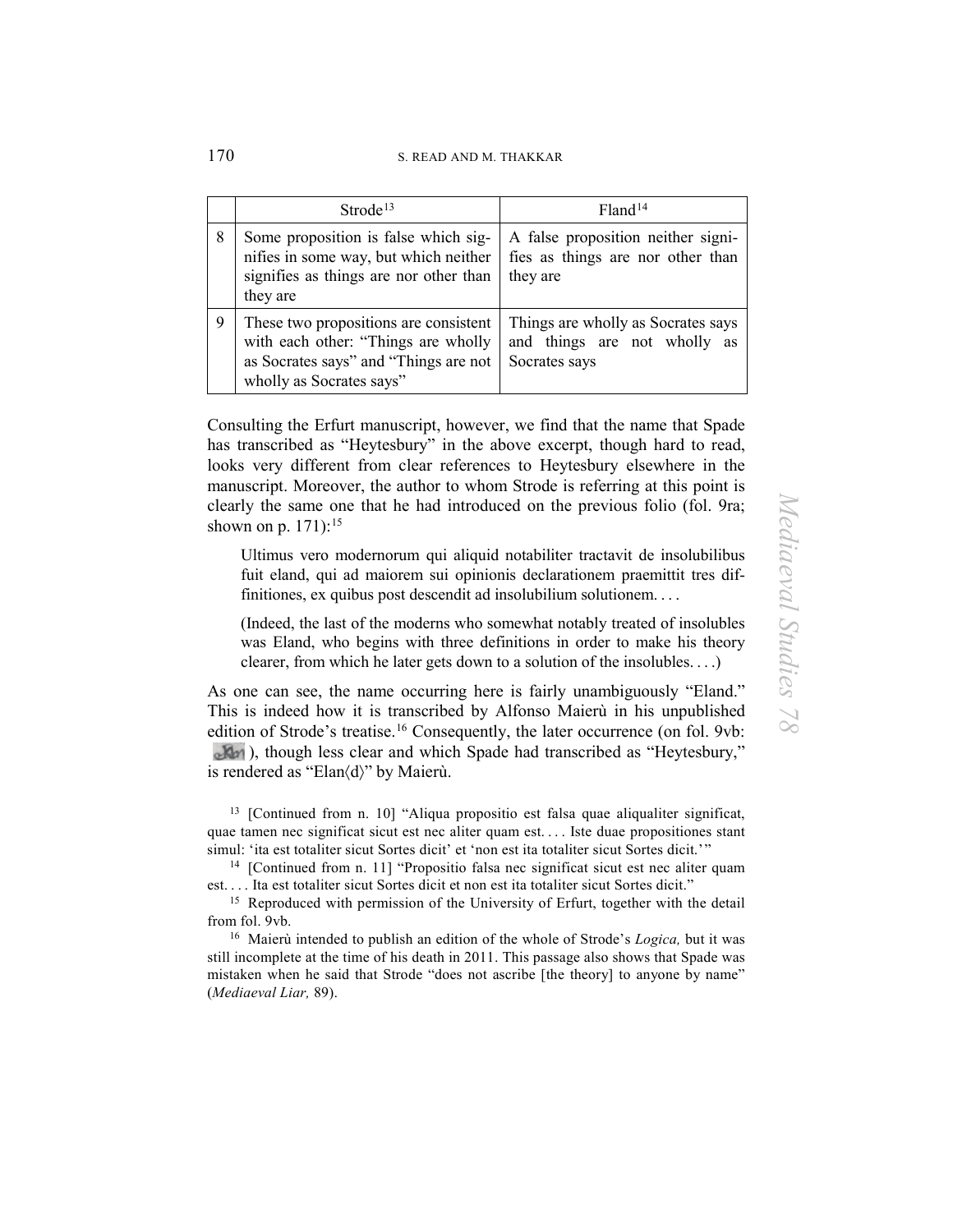Universitätsbibliothek Erfurt, Dep. Erf. CA. 4<sup>°</sup> 255, fol. 9ra (detail).

In his treatise, Strode discusses fourteen different theories of insolubles, four of which are attributed by name, viz. to Bradwardine (fol. 3vb), Swyneshed (fol. 6ra), Heytesbury (fol. 8ra) and Eland (fol. 9ra). In the case of the first three, Strode's exposition is taken almost verbatim from the authors themselves.[17](#page-4-0) The passage on fol. 9ra of Strode's treatise describing Eland's view continues:

Prima ergo diffinitio est ista. Insolubile est propositio significans primo et principaliter sicut est, et ex consequenti aliter quam est deducta nova impositione. Istam diffinitionem declarat sic. Dicat Sortes talem propositionem "Sortes dicit falsum" et nullam aliam, et significet ista quod Sortes dicit falsum, et sit unus Sortes omnis Sortes, et vocetur propositio dicta a Sorte *a*. Tunc *a* significat primo et principaliter quod Sortes dicit falsum, et ita est quod Sortes dicit falsum, ergo *a* significat primo et principaliter sicut est, et

<span id="page-4-0"></span><sup>17</sup> For the case of Bradwardine, see Thomas Bradwardine, *Insolubilia,* ed. and trans. S. Read (New York, 2010), 37 and Appendix B.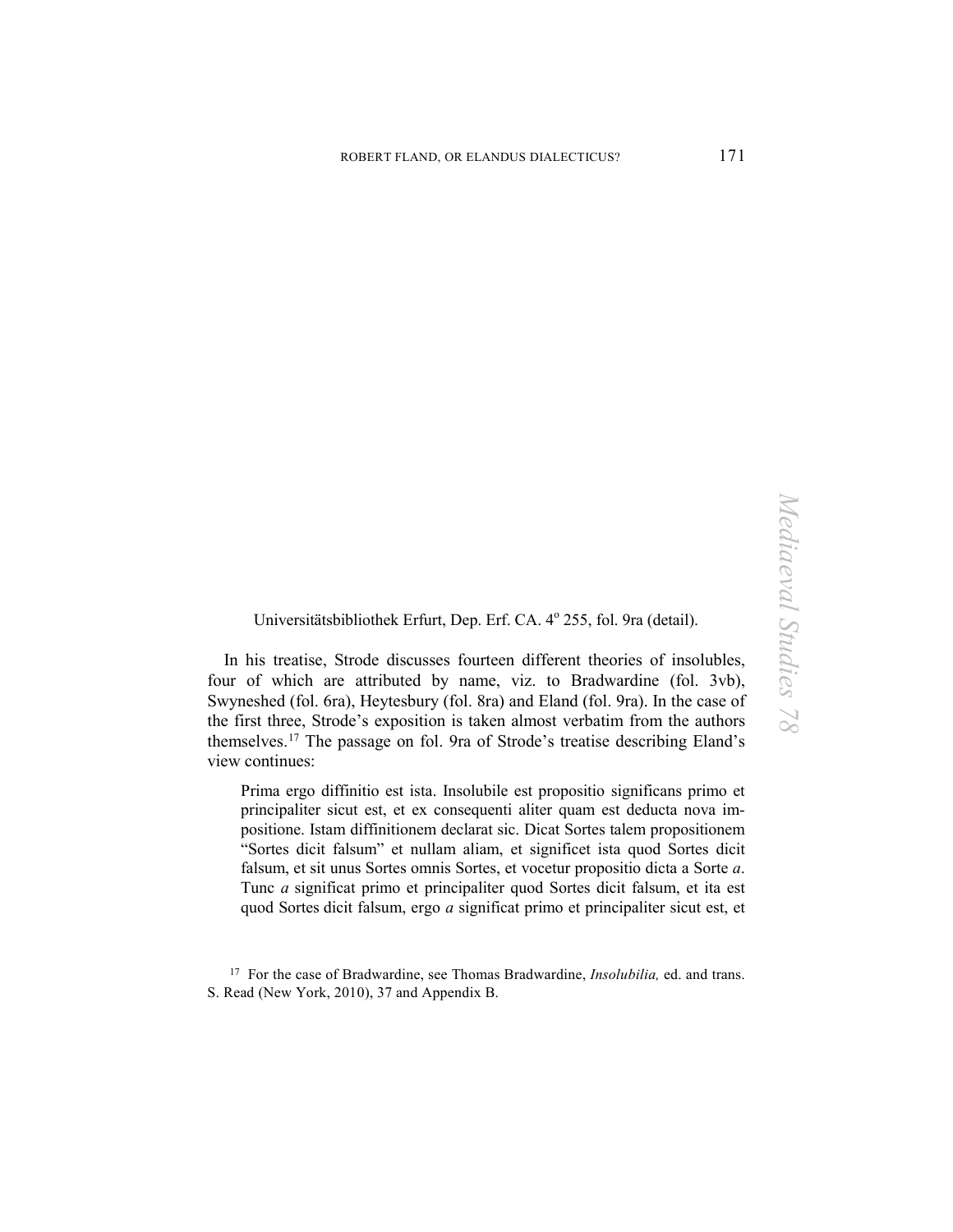ex consequenti aliter quam est, quia non stat cum casu quod *a* significet praecise sicut est, sicut postmodum patebit; et non primo et principaliter significat aliter quam est, ergo ex consequenti significat aliter quam est. Patet igitur diffinitio insolubilis, que est: insolubile est propositio primo et principaliter significans sicut est etc., et additur in fine: deducta nova impositione, idest deposita nova impositione, idest sine nova impositione. Secunda diffinitio est ista; propositio vera est propositio significans praecise sicut est. Tertia diffinitio est ista: propositio falsa est propositio significans aliter quam est.

Post istas diffinitiones descendit ad solvendum insolubilia tam secundum positionem magistri Thome Bravardijn quam secundum positionem Haelisberi, nihil ex capite suo de novo adiciendo, quorum opiniones quia superius sunt recitate, ulterius de dictis istius nichil dicam.

(Now the first definition is this: an insoluble is a proposition signifying first and principally as things are, and consequently other than they are, excepting a new imposition. He elucidates this definition like this: suppose Socrates utters this proposition: "Socrates utters a falsehood" and no other, and suppose it signifies that Socrates utters a falsehood, where there is just one Socrates, and call the proposition uttered by Socrates, *A*. Then *A* signifies first and principally that Socrates utters a falsehood, and things are such that Socrates utters a falsehood, so *A* signifies first and principally as things are, and consequently other than things are, because it is inconsistent with the hypothesis that *A* signifies only as things are, as will be clear later; and it does not first and principally signify other than things are, so it consequently signifies other than things are. So the definition of insoluble is clear, namely, an insoluble is a proposition first and principally signifying as things are etc., and it is added at the end: excepting a new imposition, that is, setting aside a new imposition, that is, without a new imposition. The second definition is this: a true proposition is a proposition signifying only as things are. The third definition is this: a false proposition is a proposition signifying other than things are.

After these definitions he gets down to the solution of insolubles both according to master Thomas Bradwardine's position and according to Heytesbury's position, adding nothing new on his own initiative. Because these theories were described above, I will say no more about what he says.)

<span id="page-5-0"></span>These definitions of insoluble and of true and false propositions are precisely those we find in the treatise edited by Spade, including the description of the example of an insoluble almost verbatim.<sup>[18](#page-5-0)</sup> The final paragraph in Strode's

18 Spade, "Robert Fland's *Insolubilia,"* 62.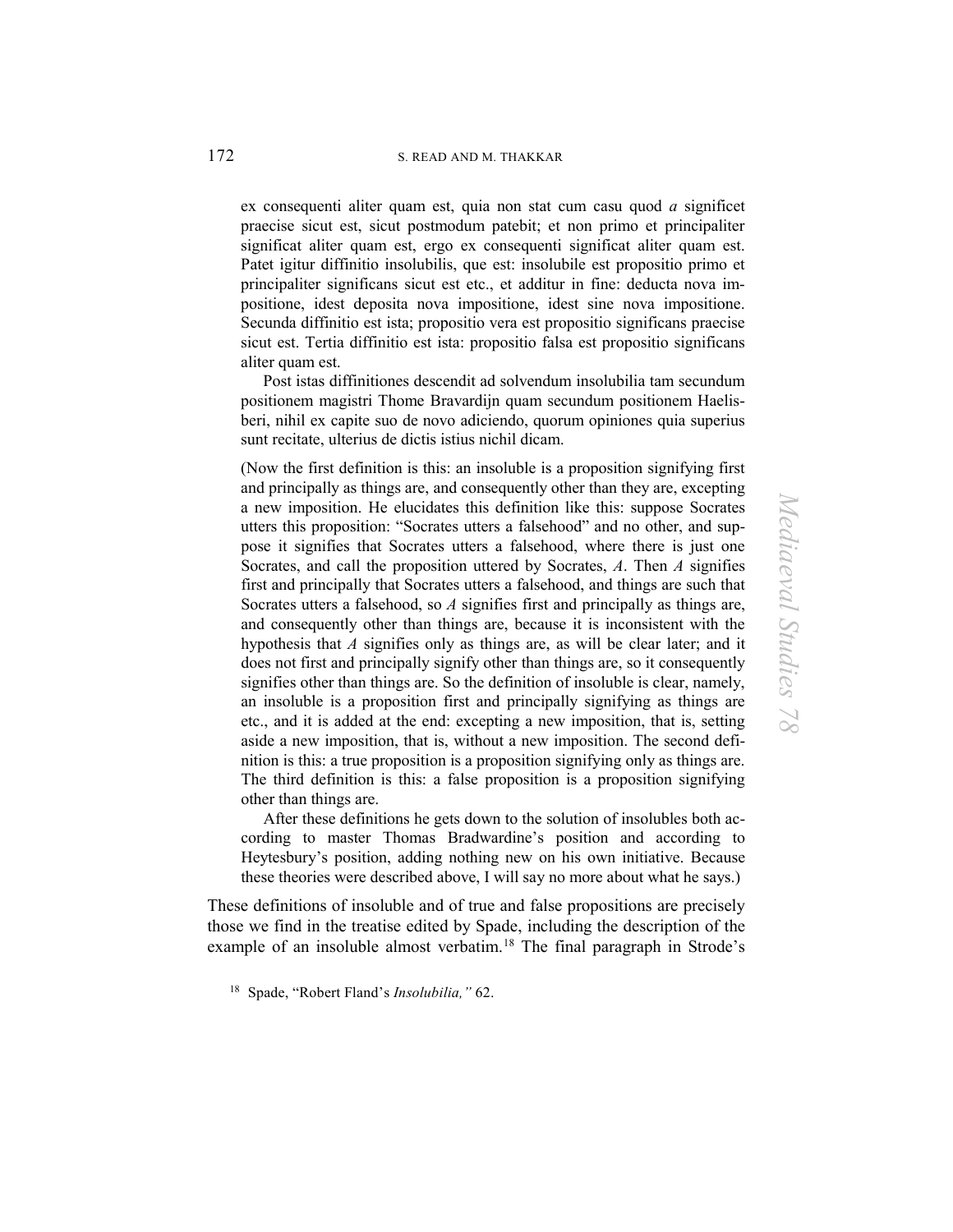account, commenting that Eland's solution is a choice between Bradwardine's and Heytesbury's, is again what we find in that treatise:

Ideo duae responsiones sunt meliores aliis ad insolubilia solvenda. Eligat ergo respondens unam istarum pro sua solutione ad insolubilia.<sup>[19](#page-6-0)</sup>

(So 〈these〉 two responses [*sc.* Bradwardine's and Heytesbury's] are better than the others for solving insolubles. So the respondent should choose one of them for his solution to the insolubles.)

That paragraph completes Part I of Strode's treatise, expounding the fourteen theories. Strode then turns in Part II, starting on fol. 9ra, to decide which of Bradwardine's, Swyneshed's and Heytesbury's is the most acceptable. After discussing Bradwardine's solution at some length, he turns, on fol. 9vb, as we have seen, to the criticism of Swyneshed, invoking the impossible conclusions he takes from Eland (not Heytesbury). In the passage cited earlier from Spade and repeated here as it appears in the manuscript, Strode writes,

Unde breviter contra istam opinionem adducit Elan〈d〉 in suis insolubilibus quasdam conclusiones ut videtur impossibiles, quae ex ista opinione sequuntur.

(So Eland in his *Insolubles* briefly adduces against this theory some conclusions that follow from this theory but seem impossible.)

The clear identity of the theory of insolubles attributed by Strode to Eland with that in the treatise edited by Spade, and the strong similarity between the two lists of nine unacceptable conclusions shown in the table above, lead to the unavoidable conclusion that Strode was indeed referring to the treatise on *Insolubles* edited by Spade and attributed by him to the unknown Robert Fland. This in itself is ironic, since it follows that Spade had overlooked an external reference to the author in the very article in which he claimed that there were no such references.

So, what was de Poorter's and Spade's evidence for "Fland"? It consists only in the explicits of the three treatises in the Bruges manuscript. Whereas the text itself is written in a Gothic cursive hand, the explicits are calligraphically distinguished by a Gothic textualis. The explicit which concludes the *Insolubilia* (fol. 44v) seems at first glance to read "Fland" with no possibility of confusion:

<span id="page-6-0"></span>19 Ibid., 65.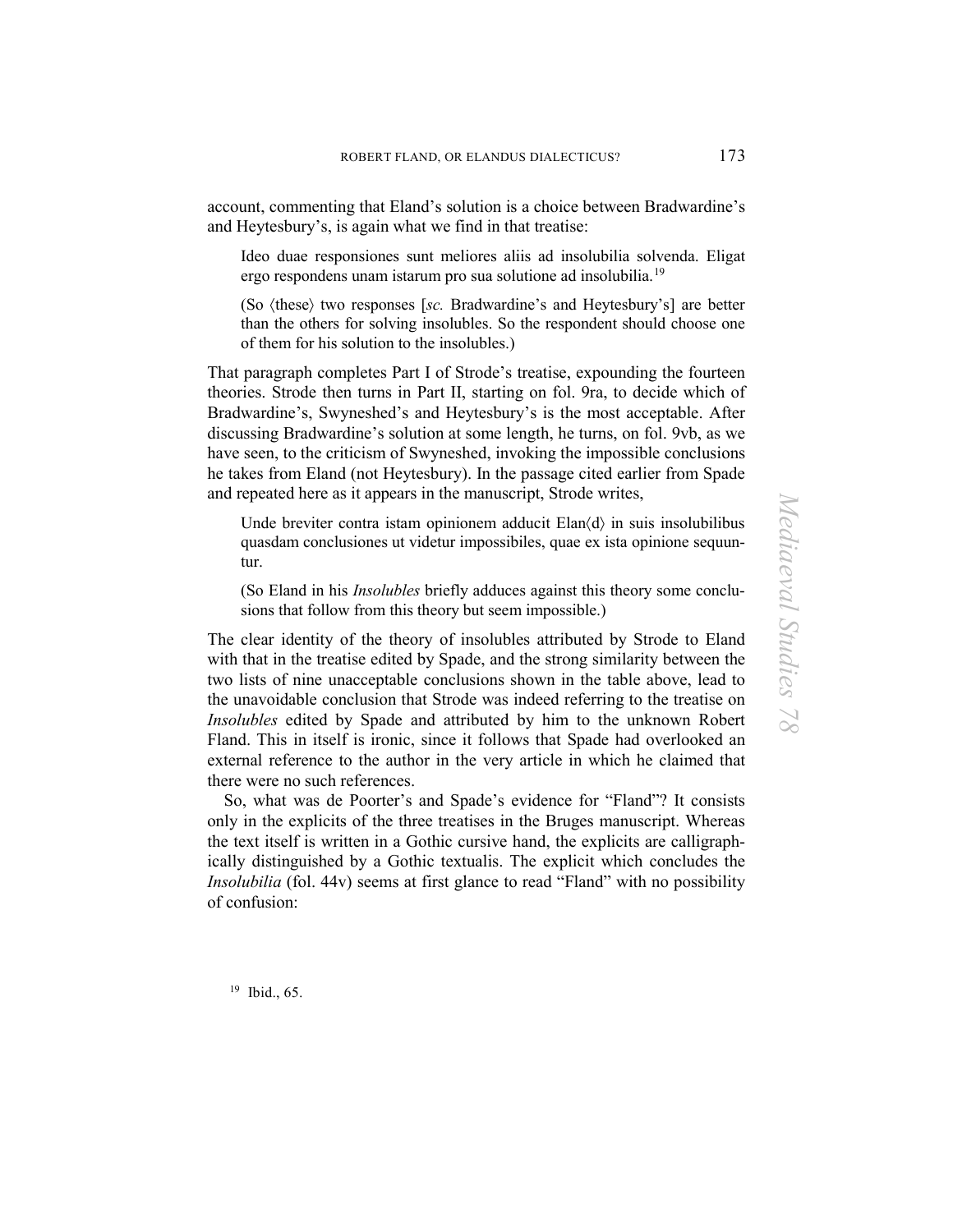# Openbare Bibliotheek Brugge MS 497, fol. 44v (detail).[20](#page-7-0)

If we compare, however, the first letter of the name here with the first letter of "Expliciunt," the similarity should make us wary of potential confusion between *E* and *F;* and indeed, consider the explicit of the *Consequentiae* on the previous folio (fol. 43r):

## Openbare Bibliotheek Brugge MS 497, fol. 43r (detail).

Close attention to the capitals here shows that when the scribe wrote the name for the first time, he wrote "Eland." Perhaps it was through a misreading of his own handwriting or that of his exemplar that "Eland" became "Fland," as in the explicit of the *Obligationes* (fol. 46r):

## Openbare Bibliotheek Brugge MS 497, fol. 46r (detail).

Spade noted the full stops (or *puncta*) following the name, suggesting they might indicate an abbreviation (for "Flandrensis" perhaps).<sup>[21](#page-7-1)</sup> In the explicit to the *Consequentiae,* however, the two *puncta* are rubricated and have counterparts before "Expliciunt," and so form part of the decoration, not of the text; likewise, the *punctum* after the name in the *Insolubilia* is paired with one before "Expliciunt," so again presumably forming part of the decoration. Second, even if there is a terminal abbreviation here, its expansion need not be more elaborate than (say) "Eland*i*."

On balance, therefore, with the Bruges explicits wavering between "Fland" and "Eland" and with the external evidence from the Erfurt manuscript telling in favour of "Eland," we conclude that there is sufficient reason to reject the

<span id="page-7-1"></span><span id="page-7-0"></span> $20$  This and the following explicits are reproduced with permission from Bruges Public Library (Openbare Bibliotheek Brugge).

21 Spade, "Robert Fland's *Consequentiae,*" 55.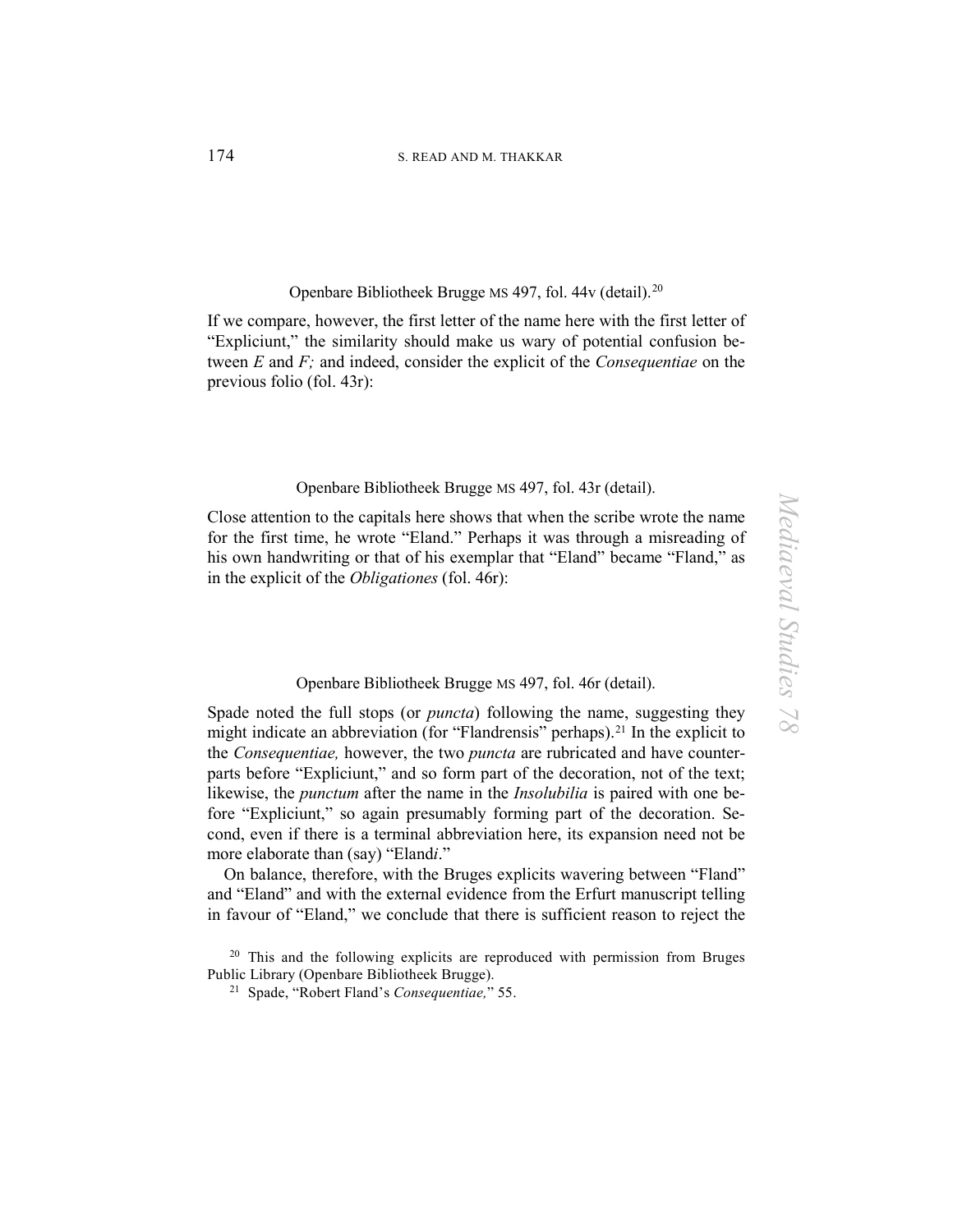identification of the author by de Poorter and Spade as Robert Fland. His real name is Robert Eland. But that raises the further question as to the real identity of that author: if his name was Eland, who was he?

The *Insolubles* give us a clue: the author is clearly aware of the account of insolubles written by Heytesbury in 1335, and his text is in turn cited by Strode in a treatise whose standard dating (due to Maierù) is not much later than 1359–60.[22](#page-8-0) We are therefore looking for a Robert Eland who was active at some point during this interval. Moreover, as Ashworth and Spade have ob-served, he "is probably to be associated with Oxford."<sup>[23](#page-8-1)</sup>

Emden's *Biographical Register* lists three Oxonian Elands.<sup>24</sup> John and Thomas, fellows of Merton in the 1410s and 1420s respectively, can be ruled out on chronological grounds. That leaves Peter Whyte, attested as a fellow of Oriel in 1372 and 1374, who comes from Eland in Co. Durham (apparently what is now Ponteland in Northumberland, just north of the Tyne).<sup>[25](#page-8-3)</sup> Peter is not an ideal candidate, partly because he is not a Robert and partly because Strode's wording ("the last of the moderns who somewhat notably treated of insolubles was Eland") sounds off-key as a reference to a still-active colleague. Outside the pages of Emden, but still in the vicinity of Ponteland, we find at least one Robert de Eland born in around 1325 and based in the area around Newcastle, but with no obvious connection to Oxford or indeed any university[.26](#page-8-4)

<span id="page-8-0"></span>22 A. Maierù, "Le ms. Oxford, Canonici misc. 219 et la 'Logica' de Strode," in A. Maierù, ed.*, English Logic in Italy in the 14th and 15th Centuries* (Naples, 1982), 87– 110, at 89. 1359 and 1360 are the years in which Strode is attested as a fellow of Mer-

<span id="page-8-1"></span>ton.23 E. J. Ashworth and P. V. Spade, "Logic in Late Medieval Oxford," in J. I. Catto and T. A. R. Evans, ed., *The History of the University of Oxford,* vol. 2, *Late Medieval Oxford* (Oxford, 1992), 35–64, at 48.

<span id="page-8-2"></span>24 A. B. Emden, *A Biographical Register of the University of Oxford to A.D. 1500,* 3 vols. (Oxford, 1957–59), 1:633.

<span id="page-8-3"></span>25 A. Mawer, *The Place-Names of Northumberland and Durham* (Cambridge, 1920), 159.

<span id="page-8-4"></span><sup>26</sup> Circumstancial evidence suggests that at least most of the following are the same Robert de Eland: the one attested in 1355 as holding some land in Killingworth; the one attested in 1364, along with his wife Alice, as quitclaiming some land in Killingworth; the one attested in 1366 (aged 41) as having held land in Middleton in 1344; the one attested in 1367 (aged 42) as having produced a daughter in 1345; the one attested in 1370 (aged 40) as having been near Lamesley in 1348; the one attested in 1374 (aged over 50) as having been on his way to Ponteland in 1353; the one accused in 1375 (along with many others) by Richard Scotte of Newcastle of numerous offences in Benwell. See respectively *Calendar of Inquisitions Post Mortem,* vol. 10 (London,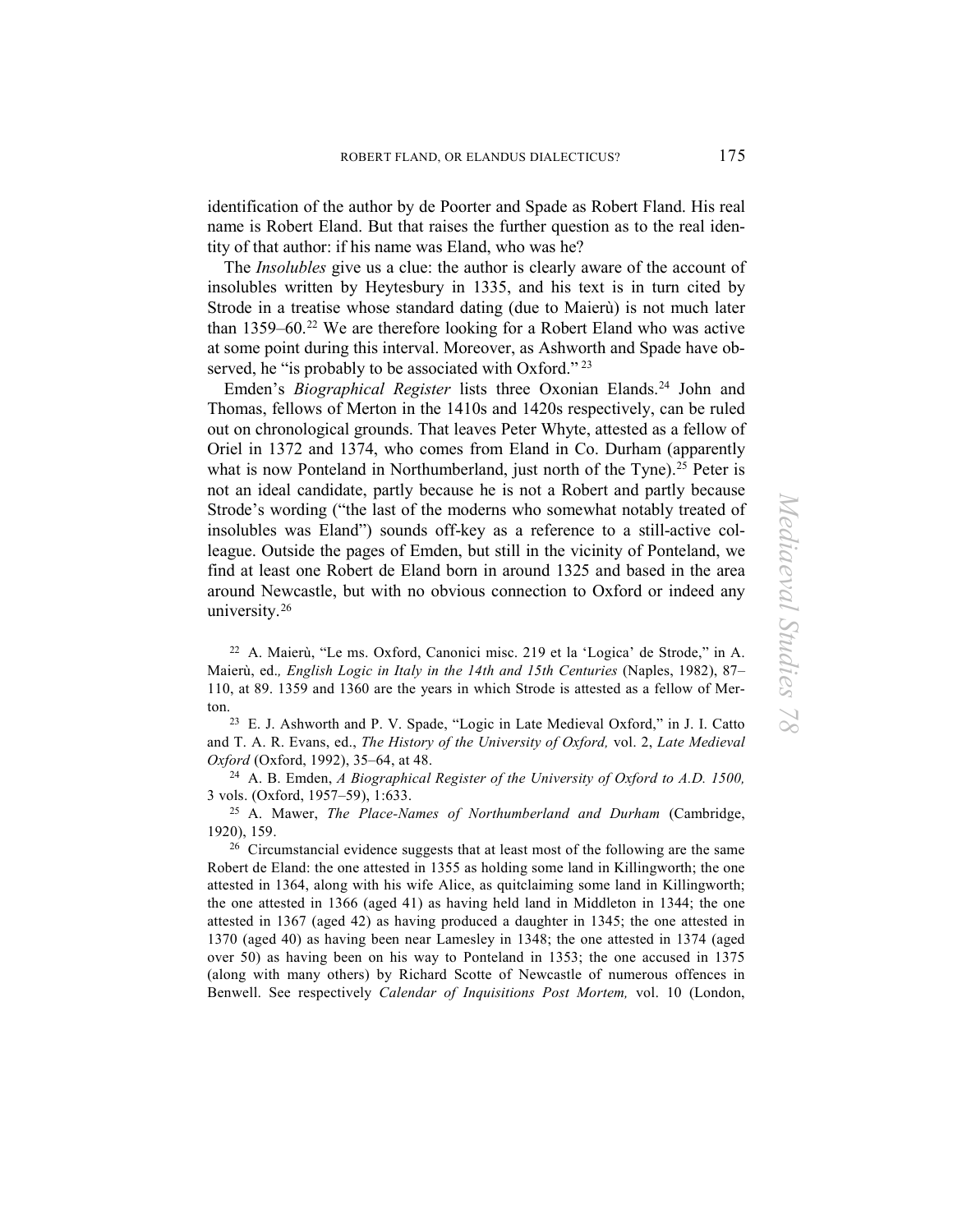Unfortunately, it is not even certain that the author of the Bruges texts has a connection with Ponteland. The place name "Eland" (from OE *éa-land,* water-land) is more or less shared with Elland in Yorkshire and Ealand in Lincolnshire,<sup>[27](#page-9-0)</sup> so that the Robertus de Eland listed as a hosteler in a Yorkshire tax register for 1379[28](#page-9-1) and the Robert de Eland of Yorkshire who witnessed a charter in Bawtry in 1384[29](#page-9-2) presumably both hail from Elland, and the Robert de Eland who witnessed a charter in Doncaster in 1374<sup>[30](#page-9-3)</sup> may have come from Ealand.

A more promising find is the following entry in Thomas Tanner's *Bibliotheca Britannico-Hibernica* of 1748:

ELANDUS, Dialecticus cognominatus ab argutiis suis logicis, in quibus peritissimus habe〈b〉atur. In academia Oxoniensi educatus fuit, et scripsit *Conclusiones dialecticas,* lib. i. "Omnia quae sunt in mundo." Hunc librum aliquando Londini ferunt typis mandatum. Pits. *App.* p. 837. In vicecustodis collegii Mertonensis Oxon. *Computo* A.D. MCCCLXVII. 41 Edw. iii mentio fit trium librorum in quarto, continentium *Sophismata Hamptoni et Elandi,*  cum aliis sophismatibus annexis in manibus Thomae Dollyng, socii. Nullum tamen nomen baptismale additur Hamptono et Elando, id quod auctores illos communiter cognitos fuisse monstrat. Tempus quo claruit, ignoratur. Bal. xii. 38.[31](#page-9-4)

(Eland the Dialectician takes his epithet from his acuity in logical matters, in which he was held to be a great expert. He was educated at the University of Oxford, and wrote *Dialectical Conclusions,* in one book, [beginning] "All things which are in the world." They say that this book was at some time committed to print in London. Pits *Appendix* p. 837. In the subwarden's account book at Merton College Oxford AD 1367 in the 41st year of [the reign of] Edward III mention is made of three books in quarto containing the *Sophisms* of Hampton and Eland, with other sophisms added, in the posses-

1921), 222; *Feet of Fines,* National Archives CP 25/1/181/13 no. 128; *Cal. IPM,* vol. 11 (London, 1935), 474; *Cal. IPM,* vol. 12 (London, 1938), 161; *Cal. IPM,* vol. 13 (London, 1954), 46; *Cal. IPM,* vol. 14 (London, 1952), 62; *Calendar of the Patent Rolls,* Edward III, vol. 16 (London, 1916), 140.

- 
- 
- 

<span id="page-9-2"></span><span id="page-9-1"></span><span id="page-9-0"></span><sup>27</sup> Mawer, *Place-Names*, 159.<br><sup>28</sup> *Yorkshire Archaeological and Topographical Journal* 5 (1879): 47b.<br><sup>29</sup> *Calendar of the Close Rolls*, Richard II vol. II (London, 1920), 440.<br><sup>30</sup> T. W. Hall and A. H. Thomas, *Descri* (Sheffield, 1914), 15–16.

<span id="page-9-4"></span><span id="page-9-3"></span>31 T. Tanner, *Bibliotheca Britannico-Hibernica: sive, de scriptoribus, qui in Anglia, Scotia, et Hibernia ad saeculi XVII initium floruerunt . . . commentarius,* ed. D. Wilkins (London, 1748), 257.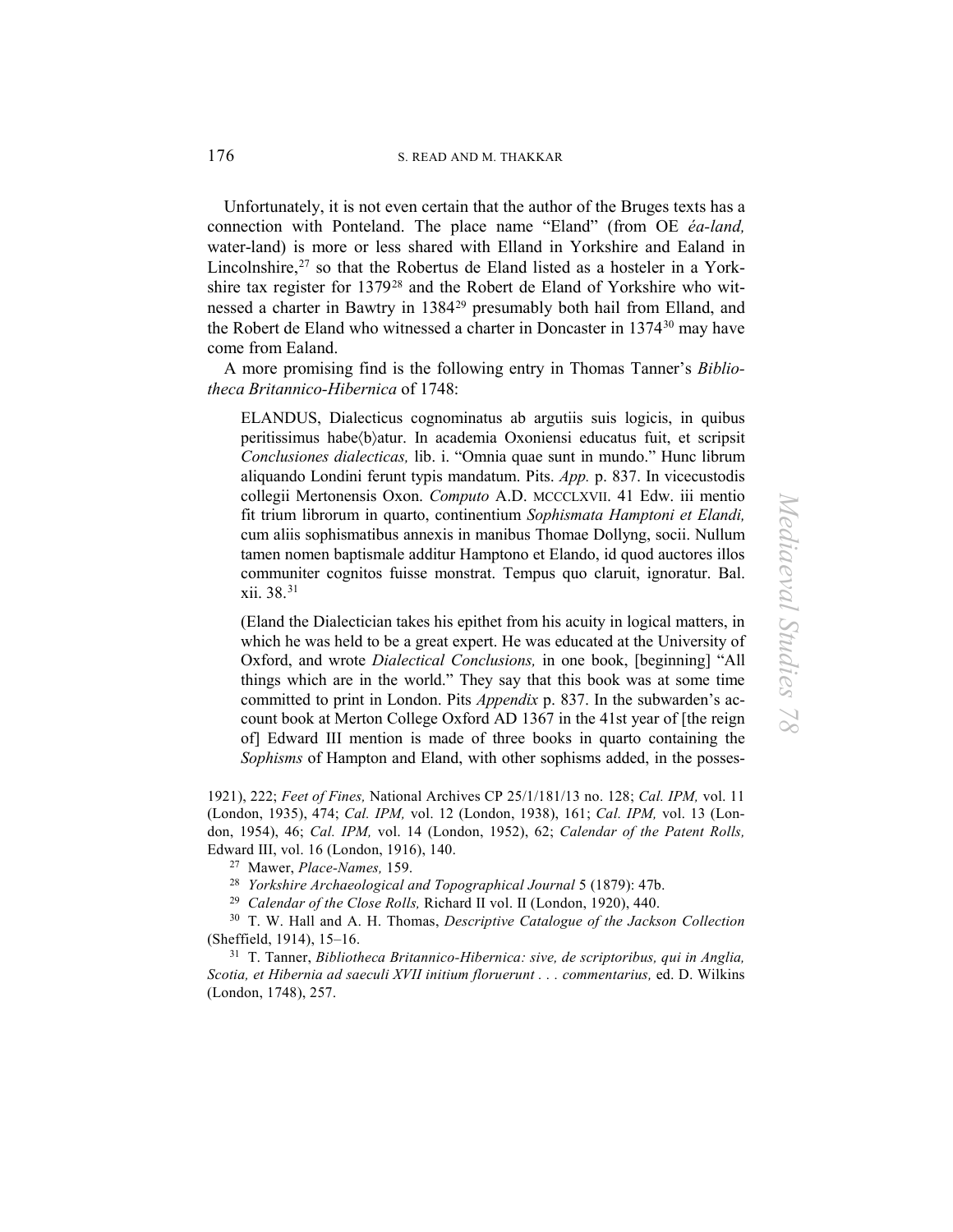sion of Thomas Dollyng, fellow. But no Christian name is given for Hampton or for Eland, which shows that these authors were well known. The date at which he was writing is unknown. Bale xii 38.)

Tanner's references are to the bibliographical works of John Bale (1557–59) and John Pits (1619) and to the Merton College subwarden's account book for 1367–68. Bale writes,

Elandus Dialecticus, Oxoniensis academiae sophista, tantum in litigandi acumine ualebat, ut uafrum ac uersutum eius ingenium plures admirarentur. Poterat enim uanis & confictis uocabulis, quaecunque re ipsa falsissima sunt, ac rectae hominum rationi impossibilia, mira calliditate uera esse conuincere. Concinnauitque pro sua arte confirmanda, fallacias quasdam, quas tamen uocabat

*Conclusiones Dialecticas, Lib.1. Omnia quae sunt in mundo, conce*〈*duntur a tempore*〉.

Temporis, in quo Elandus hic noster uixit, nullus historicorum mentionem facit: nec multum refert.<sup>[32](#page-10-0)</sup>

(Eland the Dialectician, logician at the University of Oxford, had such strong acuteness in disputation that many were astonished at his crafty and cunning intellect. For by empty and confected words he could with amazing cleverness show to be true all things that are in reality most false and by the right reason of men impossible. And to confirm his art he composed certain fallacies which, however, he called *Dialectical Conclusions,* in one book: "All things which are in the world, are conceded 〈from the time〉." None of the historians makes mention of the date when this Eland lived, nor does it much matter.)

Pits's entry on Elandus Dialecticus is entirely derived from Bale, and so gives us no new information.[33](#page-10-1) It is, however, the source of Tanner's claim that the otherwise unknown *Dialectical Conclusions* were said to have been printed in London, which Pits presumably inferred from the note at the top of Bale's

<span id="page-10-0"></span>32 J. Bale, *Scriptorum Illustrium Maioris Britanniae Catalogus,* 2 vols. (Basel, 1557–59), 2:86 (XII 38): The expanded incipit is taken from Bale's *Index* (cited in n. 34 below).

<span id="page-10-1"></span>33 J. Pitseus, *Relationum Historicarum de Rebus Anglicis tomus primus* (Paris, 1619), 837: "Elandus Dialecticus Anglus, alumnus Oxoniensis Academiae. Vir qui in suis ita sibi complacuit argutiis, ut omne aliud studium Logicis contemplationibus postposuerit. Nec aliud, quod sciam, scripsit, praeter *Conclusiones Dialecticas, Librum unum*. Omnia quae sunt in mundo. Hunc librum aliquando Londini ferunt typis mandatum. Sed quando hic auctor vixerit, nescio. . . . "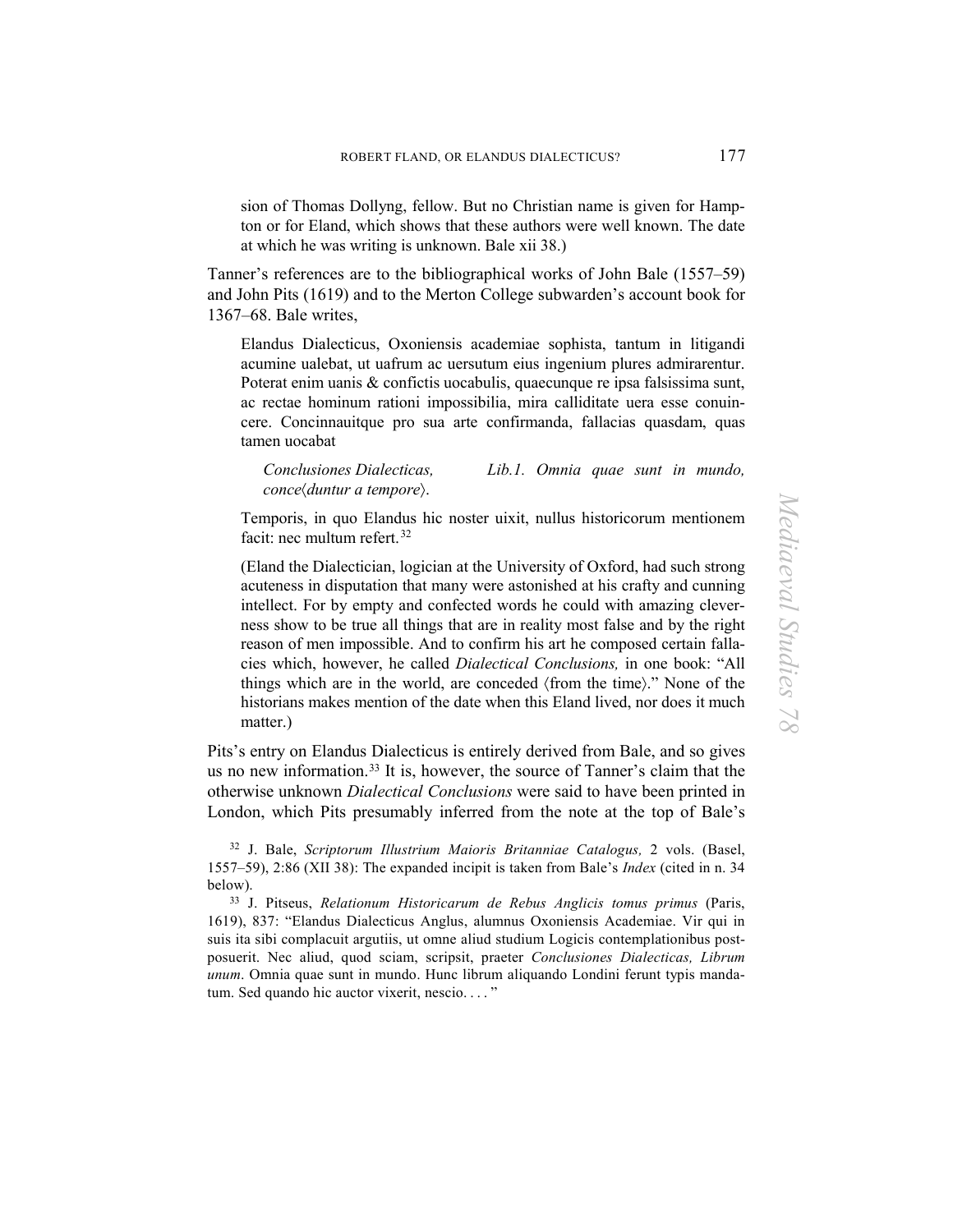entry: "*Ex officinis Lond.*" (from the [book]shops of London). Bale's working notebook, mostly compiled between 1548 and 1552 and now known as the *Index Britanniae Scriptorum,* is more forthcoming about his source: "*Ex officina Roberti Stoughton.*"[34](#page-11-0) Robert Stoughton was a London bookseller who had a brief career as a printer (1548–52) before his death in 1553.<sup>35</sup> The thirteen publications under his name in the Universal Short Title Catalogue were all written in English, but it appears from Bale's *Index* that Stoughton's shop was also home to several manuscripts of fourteenth-century Oxonian logical works that never made it into print. One of these was Heytesbury's *Sophismata asinina,* which Bale simply calls *Conclusiones* (*sophisticae*).[36](#page-11-2) And if Heytesbury's *Asinine Sophisms* could appear in this bibliographical context under the guise of (*Sophistical*) *Conclusions,* it is possible that Eland's *Dialectical Conclusions* and his *Sophisms* were one and the same work.

Whereas all three bibliographers disclaim knowledge of Eland's dates, the entry in the subwarden's book from Merton College, seen by Tanner and mentioning Eland's *Sophismata,* is dated 1367–68 (the 41st year of the reign of Edward III). The book has been damaged by damp and mould, but fortunately it is still possible to make out most of the relevant entry: "In tribus quaternis sophismatum hampton' et e [the rest of this line is missing] dolling' xl d." (in respect of three quires of the sophisms of Hampton and  $E$  [...] Dolling, 40 pence).<sup>[37](#page-11-3)</sup> The first letter of the name after Hampton is unambigu-

<span id="page-11-0"></span>34 *Index Britanniae scriptorum quos ex variis bibliothecis non parvo labore collegit Ioannes Baleus, cum aliis: John Bale's Index of British and Other Writers,* ed. R. L. Poole and M. Bateson, with an introduction by C. Brett and J. P. Carley (Cambridge, 1990), 69. 35 P. W. M. Blayney, *The Stationers' Company and the Printers of London, 1501–*

<span id="page-11-1"></span>*1557,* 2 vols (Cambridge, 2013), 619–20.

<span id="page-11-2"></span>36 "Conclusiones": Bale, *Index,* 127. "Conclusiones sophisticae": *Catalogus* 1:497 (VI 84). The bilious entry in the *Catalogus* is once again given a more positive spin by Pits (*Relationum,* 527), but Tanner does not list the *Conclusiones sophisticae* in his entry on Heytesbury (*Bibliotheca,* 400–401). It is only the incipit provided by Bale ("Tu es asinus, probatio istius") that allows us to identify the work as the *Sophismata asinina* edited by F. Pironet (Paris, 1994).

<span id="page-11-3"></span><sup>37</sup> Our thanks are due to Julian Reid, the Merton College archivist, for locating and supplying an image of the entry in the subwarden's account (ref. MCR 3972). Incomplete as it is, the extant text does not confirm Tanner's description of Thomas Dollyng as being a fellow of Merton at this stage. Emden (*Biographical Register* 1:584) has him as a scholar in 1364 and a fellow from 1371 to 1401. He is also attested as a scholar of the founder's kin in the Merton subwarden's account for 1366–67, which records payments made on his behalf to have Heytesbury's sophisms transcribed onto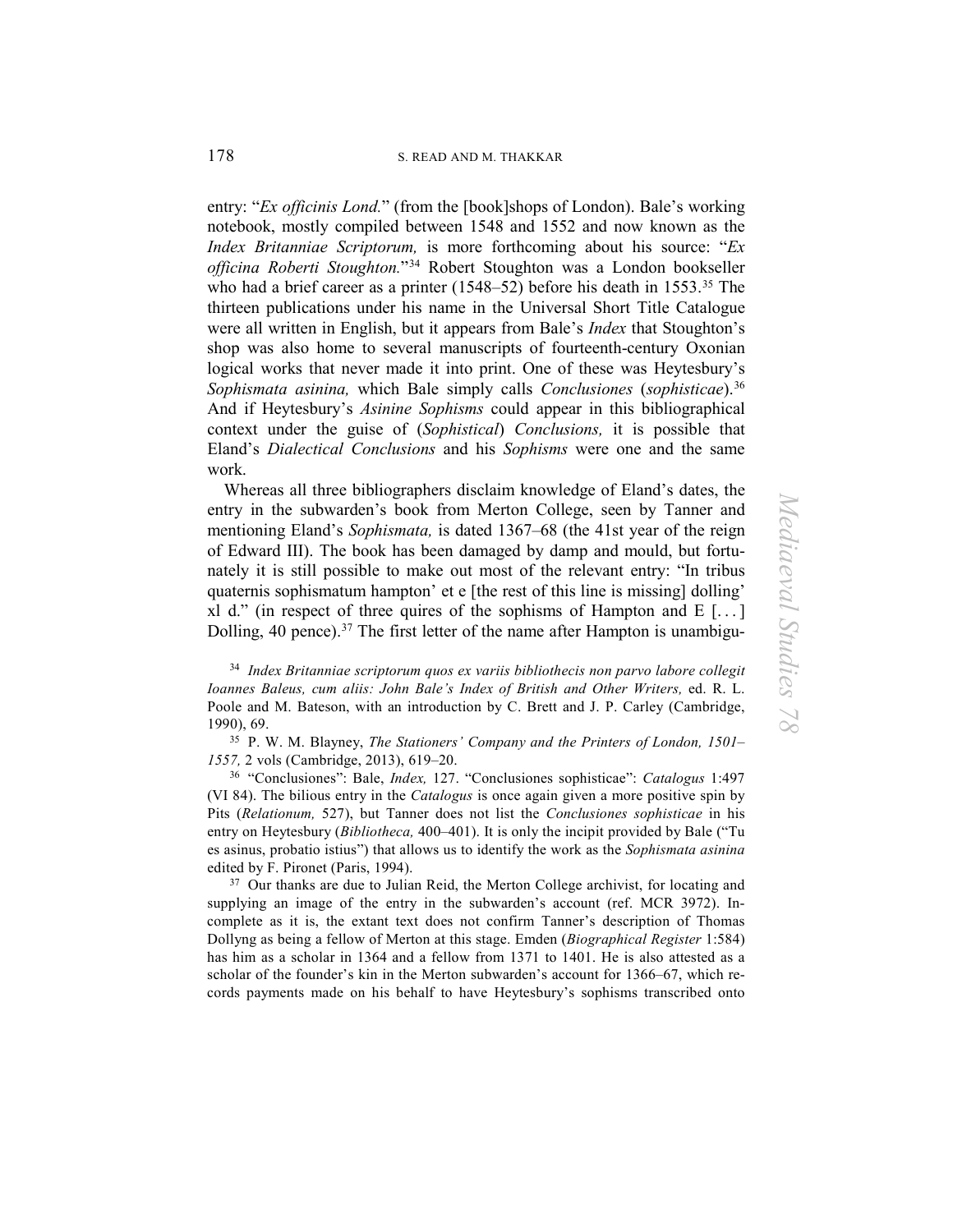ously an E, and Tanner's transcriptions are (according to Richard Sharpe in personal correspondence) generally reliable, so we may reasonably take this as confirmation of Tanner's entry. Notice, though, that what he described as "three *books in quarto* containing the *Sophismata* of Hampton and Eland" was actually much more modest. Small wonder if what Richard de Bury famously called "the quires of yesterday's sophisms" have not survived to the present day.[38](#page-12-0)

Emden (*Biographical Register* 3:xxii) suggests identifying this Elandus Dialecticus with Peter Whyte of Eland, mentioned above as being at Oriel College in the early 1370s.<sup>[39](#page-12-1)</sup> But we must take seriously the possibility that Elandus Dialecticus is also the author of the three Bruges texts ascribed to Robert Eland and datable to 1335–ca. 1360, texts that could (like other fourteenth-century collections of logical treatises, including Strode's) make up a *Logica* or *Dialectica*. [40](#page-12-2) In that case, the fact that Peter Whyte is a weak candidate for authorship of these three texts would make him equally unlikely to have written the lost *Dialectical Conclusions* and/or the *Sophisms* that were available in Oxford in 1367. Indeed, the obvious candidate would be the mysterious Robert Eland.

Of course, all of this raises more questions than it settles. Who was Robert Eland, did he write the *Dialectical Conclusions* and/or *Sophisms,* and do the treatises edited by Spade overlap with these works or are they additional texts? Who was Hampton, and what was his baptismal name?[41](#page-12-3) Can his *Sophisms* be identified? These and other questions call for further research. For the time being, we conclude only that Spade's "Robert Fland" was in fact Robert Eland, author of the three treatises from Bruges 497, critic of Roger Swyneshed's proposed solution to the insolubles, and the last of those before

parchment (R. M. Thomson, *A Descriptive Catalogue of the Medieval Manuscripts of Merton College, Oxford* [Cambridge, 2009], 273).<br><sup>38</sup> N. W. Gilbert, "Richard de Bury and the 'Quires of Yesterday's Sophisms,' " in

<span id="page-12-0"></span>E. P. Mahoney, ed., *Philosophy and Humanism: Renaissance Essays in Honor of Paul Oskar Kristeller* (Leiden, 1976), 229–57, esp. 234. There is no trace of the sophisms of Hampton or Eland in Thomson, *Descriptive Catalogue* or in the medieval booklists in Thomson, *The University and College Libraries of Oxford,* 2 vols. (London, 2015).

<span id="page-12-1"></span>39 See also R. Sharpe, *A Handlist of the Latin Writers of Great Britain and Ireland before 1540* (Turnhout, 1997), 828.

<span id="page-12-3"></span><span id="page-12-2"></span><sup>40</sup> See, e.g., Maierù, "Le ms. Oxford, Canonici misc. 219,"  $\S1$ .<br><sup>41</sup> The most promising candidate may be the otherwise unknown Henry de Hampton (Hanttun') listed by Emden (*Biographical Register* 2:864–64) as a scholar of the founder's kin at Merton in 1339–40.